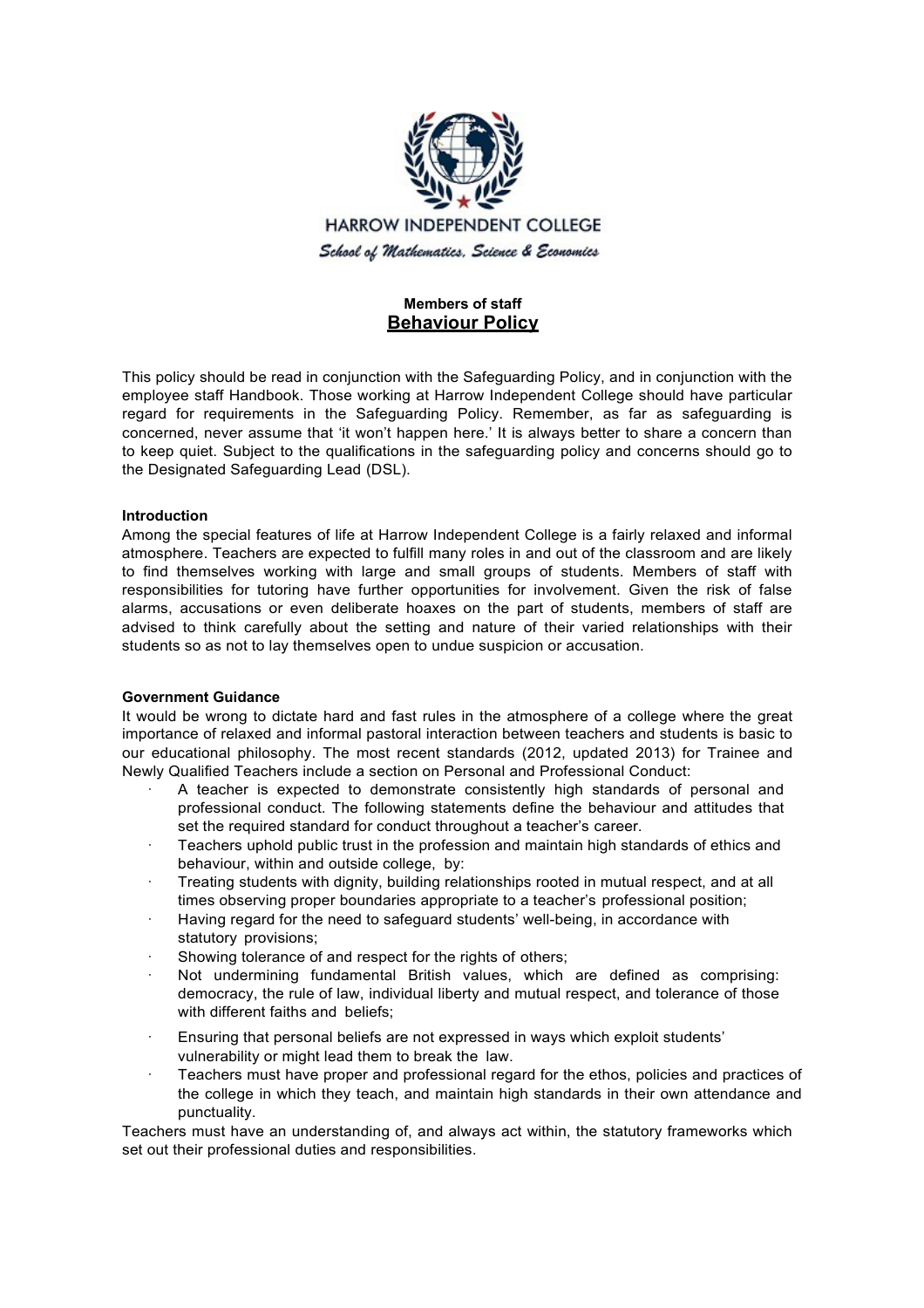All members of staff are advised to read and abide by the Teachers Standards guidance issued by DfE. This can be found at

https:/[/www.gov.uk/government/uploads/system/uploads/attachment\\_data/file/301107/Teach](http://www.gov.uk/government/uploads/system/uploads/attachment_data/file/301107/Teac)ersSt andards.pdf

Further, the Education (Independent Colleges Standards)(England) Regulations (ISSRs) (2014) places a responsibility on the College and its members of staff to:

- · Actively promote the fundamental British values of democracy, the rule of law, individual liberty, and mutual respect and tolerance of those with different faiths and beliefs;
- · Not discriminate against students on the basis of protected characteristics, which include: age, disability, gender reassignment, marriage and civil partnership, pregnancy and maternity, race, religion and belief, sex, sexual orientation.

### **Images and video**

Before taking any images or videos of any student, all members of staff should be aware of those students whose parents have refused to consent for their child to be photographed or videoed. This list of students is shared with all members of staff by the Admin Department.

At Harrow Independent College, members of staff can only take images and videos in the course of their professional duties. In doing so, they should always endeavour to use college equipment. If this is not practicable, then they may use their own personal devices. If images or videos are taken on a personal device, then all and any images must be transferred to college equipment as soon as possible. In practice this means that the images or video should be transferred to a college device on the day that the members of staff member returns from a trip, or, during term time, on the same day as the image or video was taken. When the image or video is transferred to a college device, it must immediately be deleted from the member of members of staff's personal device. No members of staff member should ever keep images or videos of students on their own devices.

Members of staff must never share images or videos of students, or publish images or videos of students, without first expressly seeking permission from the Admin Department. For this to be granted, written permission will be required from the parents of each student involved, and from the students him or herself whenever the student is over 12 years of age. Such permission will be retained in individual student files.

# **Social contact**

A few of the following points, given the atmosphere in the world outside, are probably worth bearing in mind:

- · Members of staff should not establish or seek to establish social contact with students for the purpose of securing a relationship that involves an inappropriate level of emotional dependence (on either side) or that would otherwise represent an abuse of the position of trust. If a student seeks to establish social contact, or if this occurs coincidentally, the members of staff should exercise her/his professional judgment in making a response and be aware that such social contact could be misconstrued.
- Social contact also includes social contact online: members of staff should be wary of befriending students on social networking sites if such contact could be misconstrued, or goes beyond an appropriate professional remit. This includes email communication. Please refer to the relevant sections in the Safeguarding Policy.
- · In particular, members of staff must be aware of their legal and professional responsibilities, and their duty of care, especially if invited to join students at a pub, in a restaurant or at a party where alcohol is being consumed and/or where there is no other adult supervision, even where the students involved are all over 18.
- · Members of staff are advised that there are risks in making available their personal details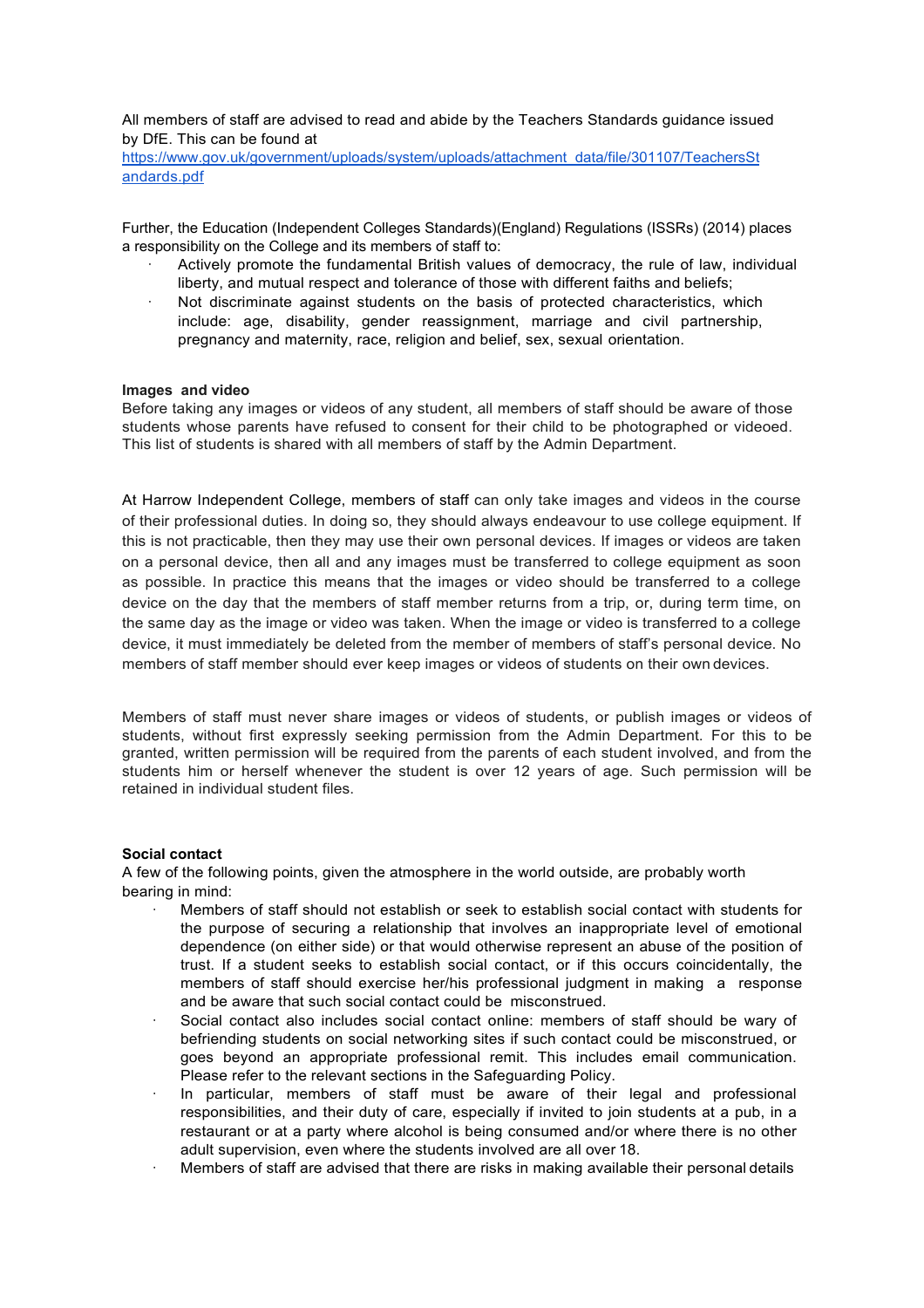such as home/mobile phone number, home or personal e-mail address to students. Internal email/direct messaging systems should be used in accordance with the College's policy.

Members of staff should always be aware that situations can be misconstrued if the boundaries of appropriate professional conduct become blurred. Avoid allowing situations to develop that might place students or members of staff at risk of harm, or of allegations of harm to students.

# **Emails**

When using a Harrow Independent College email account, members of staff should ensure that thier communications are professional, appropriate and duly considered. Members of staff must not engage in email communication that could lead to the name and reputation of the college being brought into disrepute.

### **Favouritism**

Members of staff should not put themselves in a position where it might appear that they are showing favouritism to one or more students. In particular, be aware that giving presents to individual students might raise concerns about 'grooming'. As far as possible, be consistent and transparent in how you reward students or otherwise foster teacher-student relationships. In addition be aware of the potential for a student to form an unsolicited, emotionally-dependent, attachment to a teacher. In particular, if pastoral interactions with a student become inappropriate or difficult, then the DSL should be immediately informed and guidance sought. The circumstances should be recorded in writing and, if necessary, a note placed on the child's file.

#### **Sexual relationships**

Members of staff are reminded that it is an offence for a person aged 18 or over, such as a teacher, to have a sexual relationship with a child under 18 where that person is in a position of trust in respect of that child, even if, in the case of those over 16, the relationship is consensual.

# **Physical contact**

Inappropriate physical contact should be avoided. Contrary to popular belief, the Children Act says very little about what may or may not be done in this area, beyond the general requirement to look after children properly. There is such a thing as appropriate physical contact and 'nonabusive' actions include:

- applying restraint to prevent a student harming himself or another person;
- · removing, with reasonable force, potentially dangerous items from a student's possession, or a student from a dangerous location;
- shepherding students, for example with a hand on back or shoulder;
- · comforting, for example with a hand on shoulder, back or arm; and
- securing attention by tapping a student's shoulder.
- demonstrating the correct technique to a student in a music or PE lesson.

# **Partisan political views are not promoted**

As part of our ethos we encourage pupils to respect the fundamental British values of democracy, the rule of law, individual liberty and mutual respect and tolerance of those with different faiths and beliefs. We ensure the partisan political views are not promoted in the teaching of any subject in the college and where political issues are brought to the attention of pupils reasonably practicable steps have been taken to offer a balanced presentation of opposing views to pupils.

# **Always ask permission before touching. It is always unacceptable to harm anybody. Corporal punishment is not used or threatened at Harrow Independent College.**

#### **Discipline**

If you find yourself having to accuse a student of an error of omission or commission beyond the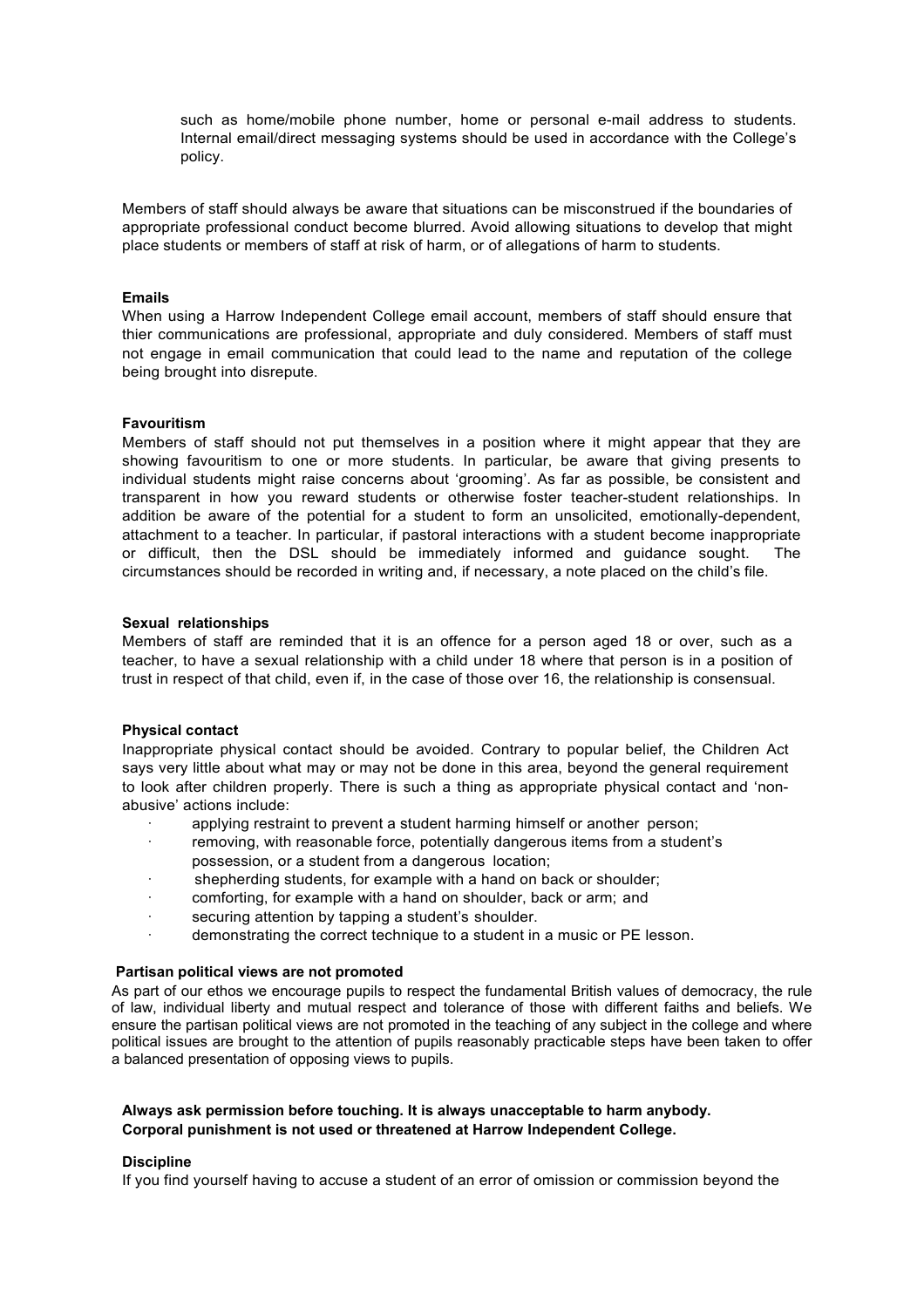trivial, you should make a brief written record of it and date it.

If you find yourself questioning a student about any serious matter, or one of any possible delicacy, it is advisable to do so with another adult witness present and, again, to make sure that a record is kept.

Members of staff are asked to bear in mind that a student's parents/carers should be kept properly informed of any actions taken, conversations held, or questioning undertaken with a student which might have any later repercussions.

It is the responsibility of each members of staff to be aware of the complaints procedure and the policy on sanctions. These, with other relevant documents are on the policies area of the college website.

#### **British Values**

At Harrow Independent College we believe in actively promoting the fundamental British values of democracy, the rule of law, individual liberty, and mutual respect and tolerance of those with different faiths and beliefs. As a college we do not discriminate against students on the basis of protected characteristics, which include: age, disability, gender reassignment, marriage and civil partnership, pregnancy and maternity, race, religion and belief, sex, sexual orientation.

It is the role and duty of all members of staff to promote these values and to do all they can to prevent students being drawn into radicalisation and terrorism.

#### **Medicine**

Under no circumstances should teaching members of staff advise on the taking of medicines, increase or decrease of medication and the like. These concerns are strictly within the province of the College's medical members of staff.

#### **Conveying students by car**

Occasional Business Use Insurance, taken out by the college on behalf of employees, means that members of staff are covered by college insurance when conveying a passenger (members of staff or student) in his or her own private vehicle when it is used on college business. There is a presumption that the car being used is roadworthy, insured and has met all statutory motoring requirements.

Occasional Business Use insurance is for when you are using your car on an *occasional* basis such as taking a student to the hospital or collecting from the station etc.

If you were driving for the College using a college vehicle, then this is when you would need to register your licence with the College.

There might be an occasion when you need to convey a student by car on an ad hoc basis. The grounds for doing this must be clear to a reasonable, objective observer. If such an occasion does occur, then you should inform the Year Head immediately you finish your journey, preferably by email, and you must ensure that this does not become a regular occurrence.

# **Activities**

It is important not to place students of the same or differing age groups in situations which might make bullying, intimidation or other student-to-student abuse more likely and, where such situations might arise, it is important that proper adult supervision be arranged. Senior students, assisting the supervision of junior ones, should also be aware of this precaution.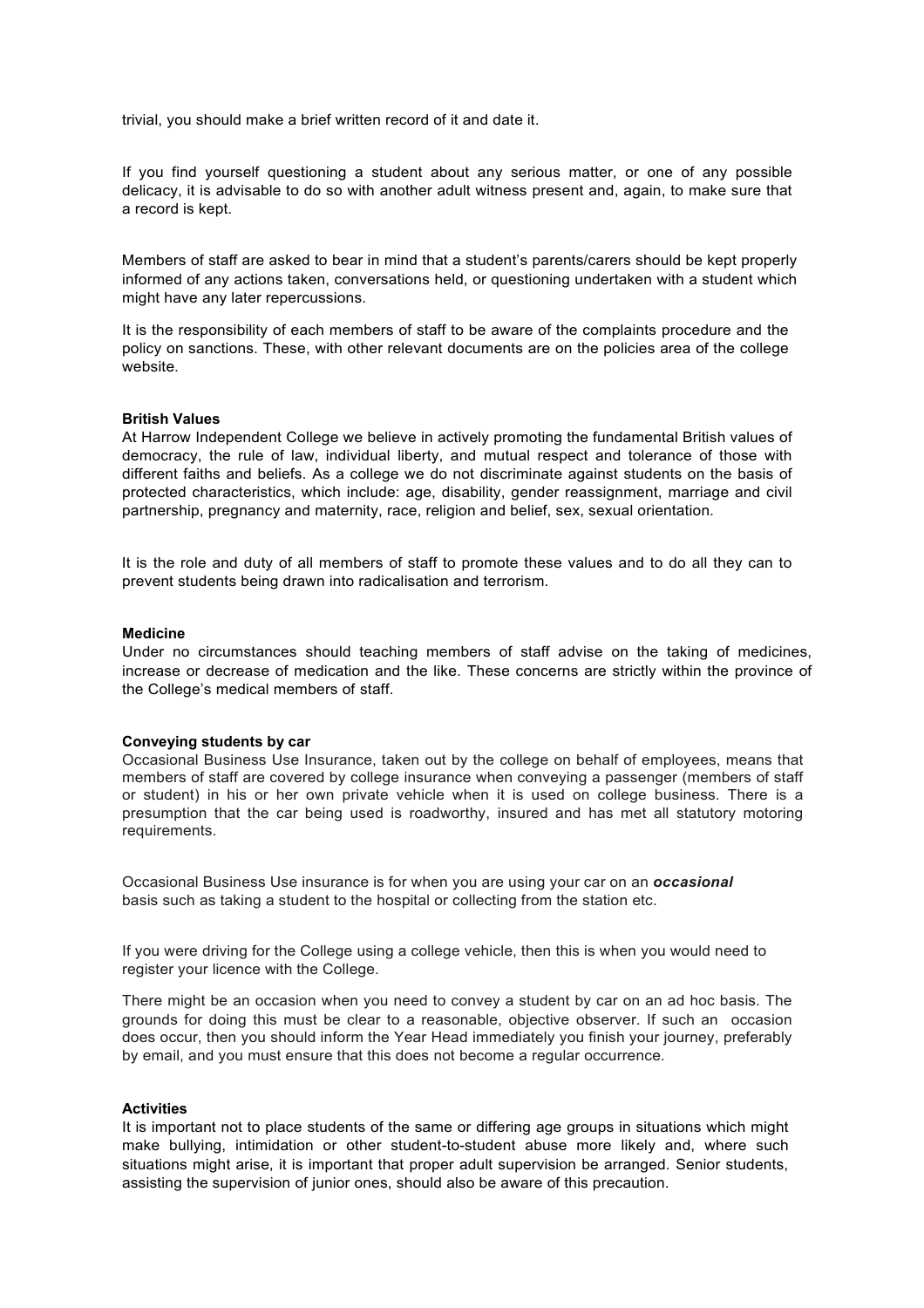In addition, to the internal procedures required by the Principal, when members of staff plan trips outside the College, either in term or during the holidays, teaching members of staff should ensure that students are properly supervised and care taken for their safety and security during such trips. In cases where the trip involves obvious risks such as adventure training style activities, the ratio of supervising members of staff to students should be given careful consideration. Students should be given clear instructions as to timings, rendezvous and the conduct expected of them.

Members of staff should ensure that if they are in charge of any college activity or facilities where safety regulations and precautions are required, these are clearly published and the attention of students is drawn to them from time to time. Any accidents or other untoward incidents should always be recorded, signed and dated.

### **Safeguarding**

All members of staff must ensure that their behaviour promotes the welfare of the students, and must ensure that they are fulfilling their duty of care with regard to Safeguarding as laid out in the Safeguarding Policy. Remember, If, at any point, there is a risk of immediate serious harm to a child, a referral should be made to Harrow MASH (Multi Agency Safeguarding Hub) immediately. **Anybody can** make a referral in an emergency. The referral form is available on [http://www.harrowlscb.co.uk/.](http://www.harrowlscb.co.uk/) The MASH team can be contacted by phone anytime at 0208 901 2690 or through email at [duty&assess@harrow.gov.uk](mailto:duty%26assess@harrow.gov.uk) / [duty&assess@harrow.gov.uk.cjsm.net](mailto:duty%26assess@harrow.gov.uk.cjsm.net)

#### **Whistleblowing Policy**

Members of staff are reminded that the college has a clear whistleblowing policy, as outlined below and in Safeguarding Policy. **Remember that this is for members of staff as well as for students, and is readily accessible via our website.**

Working closely with children is fundamental to teaching in colleges. Where such interaction with children exists, so also does the opportunity to abuse them. It is regrettably the case that, in rare instances, teachers and other members of staff have been found to be responsible for child abuse. Given their daily contact with students in a variety of situations, members of staff is also vulnerable to allegations of abuse, whether deliberately or innocently false, malicious or misplaced. However, members of staff should avoid making their own judgements of whether an allegation is false or otherwise.

Whilst every effort is made to ensure that the College's practices and policies do not put children at risk, there may exist matters that have been overlooked, or new situations which have developed, that need challenging on Safeguarding grounds. Any member of staff may make a referral to an external agency and no one should hesitate to take action to report concerns because of fear of possible repercussions. Any adult, student head or prefect who makes in good faith a report to the DSL, the police, the Social Services of any concern or allegation about college practices or the behaviour of colleagues which are likely to put students at risk of abuse or other significant harm, can expect immunity from retribution or disciplinary action.

At Harrow Independent College, members of staff and students can email to Ritu Tripathy, Deputy DSL, and he will pass on all safeguarding issues to the DSL Mr. Kandiah Kandeepan.

Harrow Independent College has a Listening Service (designated Personal Tutors) where students can make a confidential arrangement to speak to a number of members of staff about any concerns or worries they have. If a safeguarding disclosure arises then the procedure for allegations should be followed.

All the concerns raised by the staff are forwarded to the Governing Body of the college. The Governing Body discusses them and if required includes the respective member(s) of staff in discussion to give a fair approach. Thereafter, the Governing Body gives the decision to the Principal of the college. On behalf of the college, the Principal will take the appropriate action without delay.